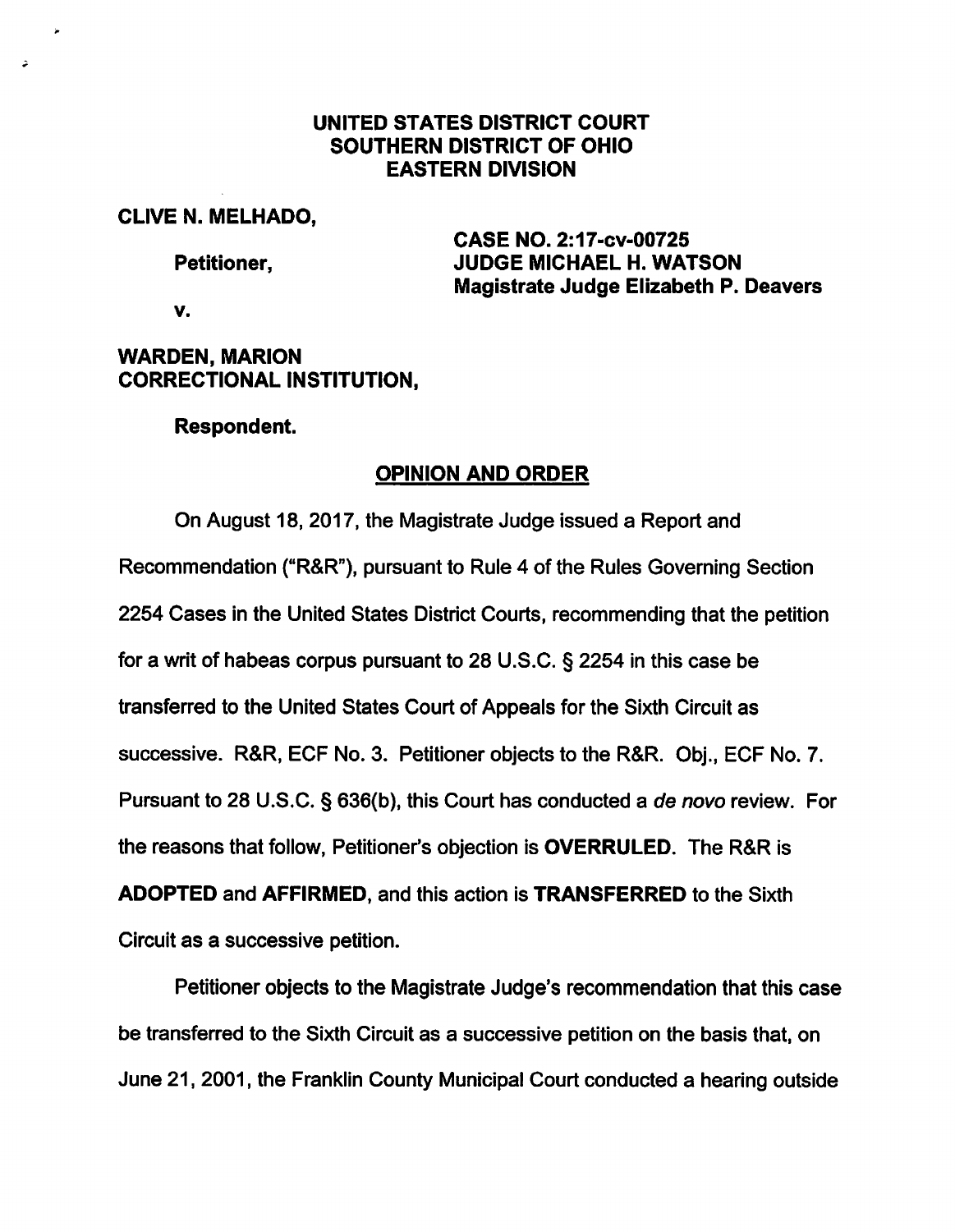of his presence and dismissed pending charges against him, based on a motion by the prosecutor, in an entry that was never made a part of the docket. He asserts the Indictment in that case was filed after the case was dismissed. According to Petitioner, the Indictment against him therefore was void, and the trial court lacked jurisdiction over the case. Petitioner argues that this Court should not transfer his habeas case to the Sixth Circuit because he just discovered that the municipal court case was dismissed in an entry that was not made part of the record, and he could not earlier obtain this newly-discovered evidence. He has attached a document entitled "Motion to Dismiss Pending Felony" in Case Number 2001 CR 014428, in support. ECF No. 7-1, PAGEID #50.

Nonetheless, the record reflects that this action constitutes a successive petition that must be transferred to the Sixth Circuit for authorization for filing.

> It's true that not all second-in-time petitions are "second or successive." Panetti v. Quarterman, 551 U.S. 930, 944, 127 S.Ct. 2842, 168 L.Ed.2d 662 (2007). But this not-second-or-successive exception is generally restricted to two scenarios. The first is where ripeness prevented, or would have prevented, a court from adjudicating the claim in an earlier petition. See Stewart V. Martinez-Villareal, 523 U.S. 637, 645, 118 S.Ct. 1618, 140 L.Ed.2d 849 (1998) (noting that "in [such] situations, the habeas petitioner does not receive an adjudication of his claim"). The second is where a federal court dismissed an earlier petition because it contained exhausted and unexhausted claims and in doing so never passed on the merits.